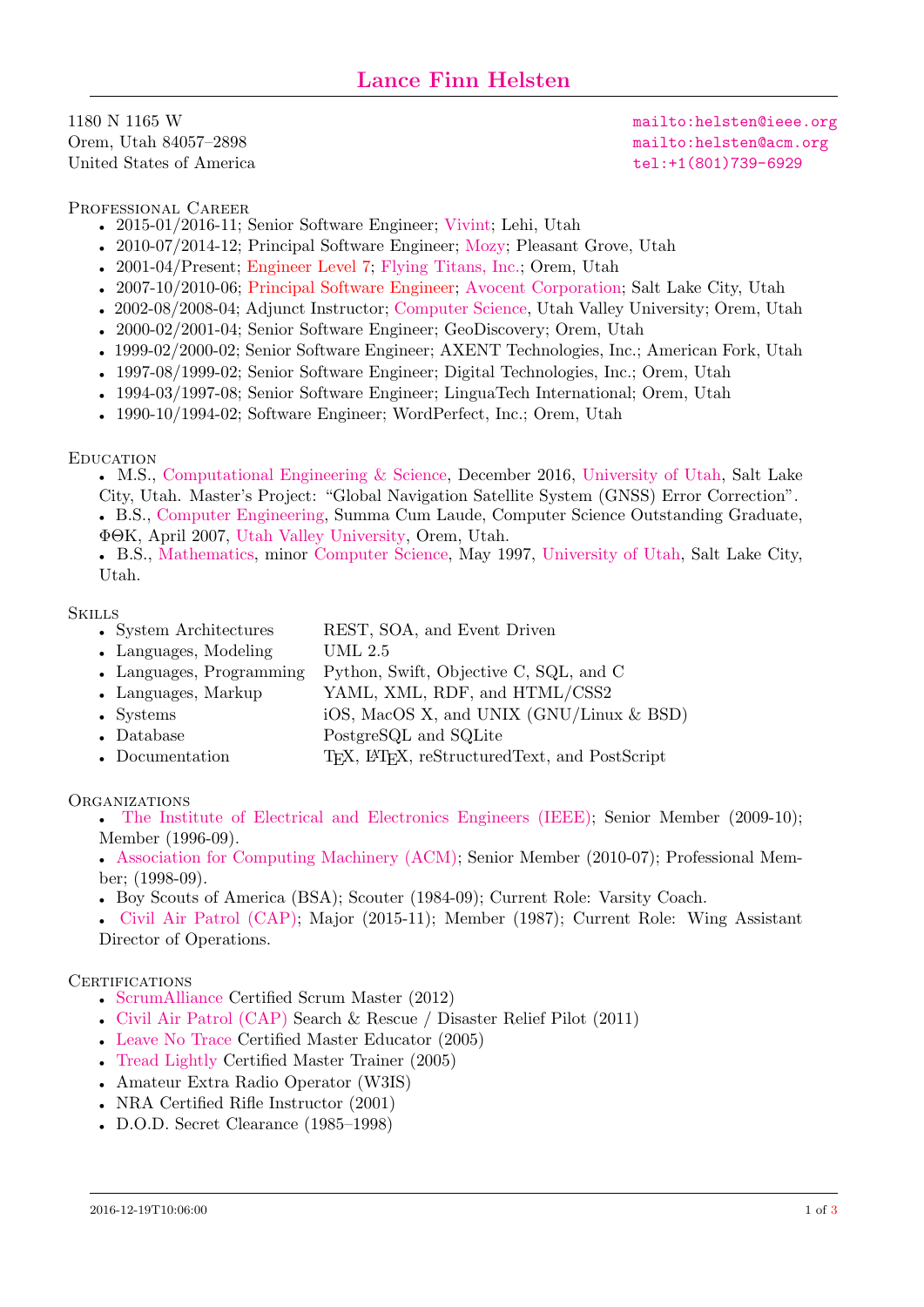# HONORS AND AWARDS

• Computing Networking Science Outstanding Graduate, School of Technology and Computing, Utah Valley University, 2007-04-26.

- Phi Theta Kappa (ΦΘΚ) National Honor Society, 2005.
- Eagle Scout, Boy Scouts of America, 1984-09-30.
- Order of the Arrow, Brotherhood, Boy Scouts of America, 2010-10-13.
- Woodbadge, Boy Scouts of America, 2000-06-24.
- Ira C. Eaker Award (C/LTC), Civil Air Patrol, 1987-07-01.

OPEN SOURCE PROJECTS

• [pyietflib;](https://github.com/lanhel/pyietflib) 2012-08/ Present; Architect and principal engineer of the project.

• [Term Base eXchange \(TBX\) Utilities;](http://sourceforge.net/projects/tbxutil/) 2001-04/ Present; Architect and principal engineer of the project.

- [pyzombie;](http://code.google.com/p/pyzombie/) 2010-03/ Present; Architect and principal engineer of the project.
- [pywumpus;](http://code.google.com/p/pywumpus/) 2006/ Present; Translation of 1970's game into python.

Research and Development Projects

• Vivint Space Monkey iOS Client;  $2015-03 - 2016-11$ 

Member of the Space Monkey iOS client team to rebuild the provisioning system and provide a custom server authentication proxy to be used by the iOS media player. After taking over project lead, I started the process of conversion from Objective C to Swift while improving the source code to separate the model and controller code to allow the model to be used in both iOS and tvOS with platform specific controllers. Implemented automated UI testing to improve testing capability to allow quicker releases to the AppStore.

• Mozy iOS Client; 2014-02 - 2014-12

I led the iOS Mozy mobile application. After taking over the project, I led the change to drop older iOS versions at a more rapid pace, upgraded code base to use ARC and modern Objective-C syntax, and started automated testing at unit and UI levels. I then was responsible for moving the client to China to be placed into maintenance.

• Mozy MacOS Client; 2010-07 – 2014-02

I led the MacOS backup client team with the primary mission to improve user online backup and restore experience. Started and led the effort as Scrum Master to change the team from ad hoc plan based project management to agile project management using Scrum which resulted in improvement of estimation accuracy to the Product Owner and management where the team delivered all releases on time for 18 months; our team was used as a model by other teams in the company changing to Scrum. Designed and rebuilt the MacMozy status sub-system so it could display status from various client applications and daemons. Designed and built the Data Shuttle subsystem for the MacMozy client. I then was responsible for moving the client to China to be placed into maintenance.

• Avocent AMP RBAC Authorization; 2007-10 – 2010-06

I architected and engineered the Avocent Management Platform Authorization (AMPAuthz) system from original Role Based Access Control mathematical principles, as well as leading the team that designed, tested, and built the database schema, webservice interfaces, configuration, and human interaction of the management and capability resolution. The AMPAuthz role based system could handle arbitrary subjects, actions, and resources with keyed attributes and time limitations applied to each of these entities. The system was capable of handling 10,000 roles, 10,000 subjects, 10,000 actions, and 100,000 resources with a rate of 500 capability resolutions per second from an enterprise service bus assembly through WSDL interface.

• iPod/iPhone/iPad;  $2009-01$  – Present